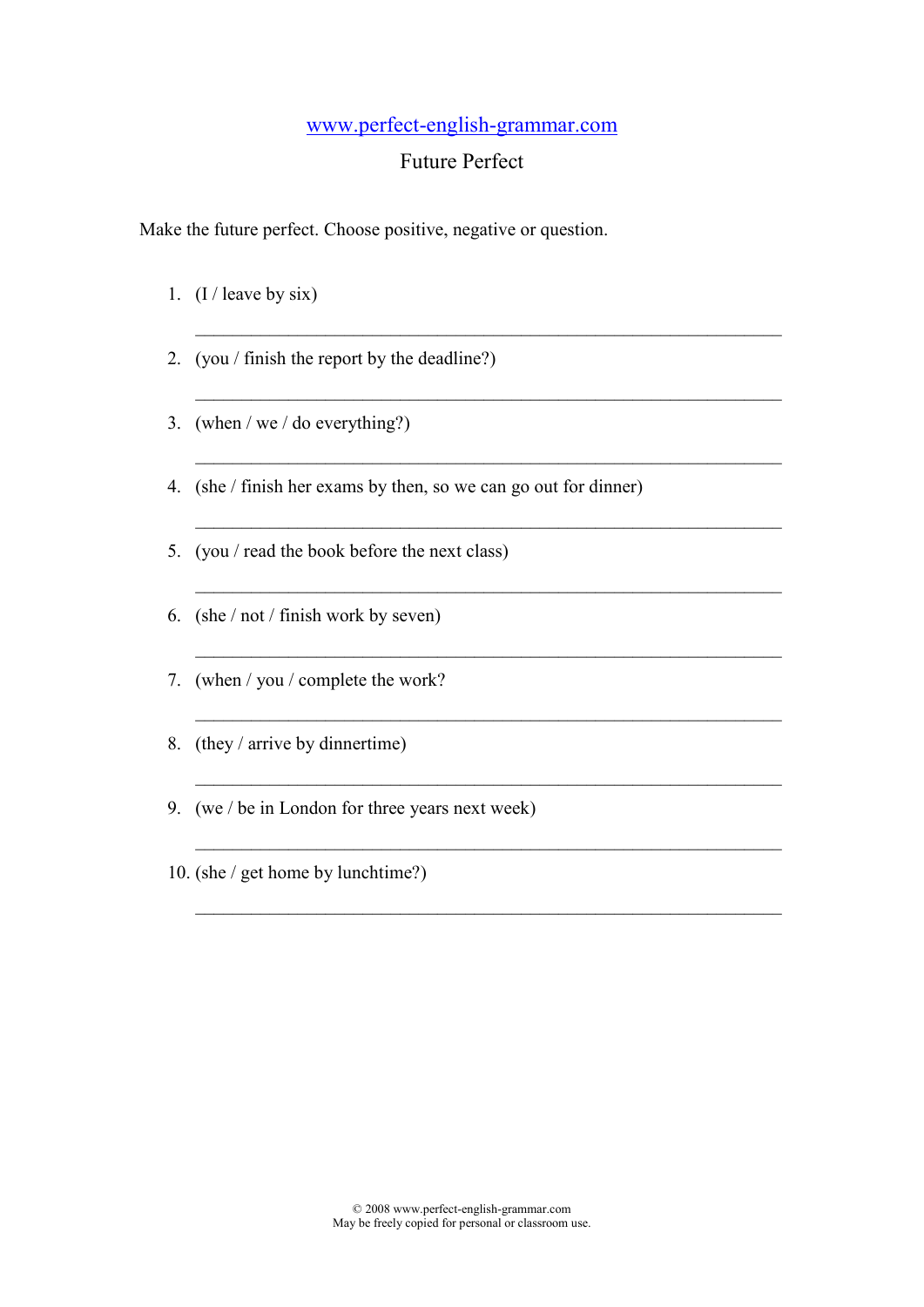- 11. (they  $/$  not  $/$  go at six)
- 12. (you / do everything by seven?)
- 13. (we / not / eat before we come, so we'll be hungry)
- 14. (he / finish his exams when we go on holiday?)
- 15. (we / arrive by the time it gets dark?)
- 16. (how long / you / know your boyfriend when you get married?)

\_\_\_\_\_\_\_\_\_\_\_\_\_\_\_\_\_\_\_\_\_\_\_\_\_\_\_\_\_\_\_\_\_\_\_\_\_\_\_\_\_\_\_\_\_\_\_\_\_\_\_\_\_\_\_\_\_\_\_\_\_\_\_

 $\_$  , and the contribution of the contribution of  $\mathcal{L}_\mathcal{A}$ 

\_\_\_\_\_\_\_\_\_\_\_\_\_\_\_\_\_\_\_\_\_\_\_\_\_\_\_\_\_\_\_\_\_\_\_\_\_\_\_\_\_\_\_\_\_\_\_\_\_\_\_\_\_\_\_\_\_\_\_\_\_\_\_

 $\_$  , and the contribution of the contribution of  $\mathcal{L}_\mathcal{A}$ 

 $\_$  , and the contribution of the contribution of  $\mathcal{L}_\mathcal{A}$ 

 $\_$  , and the contribution of the contribution of  $\mathcal{L}_\mathcal{A}$ 

 $\_$  , and the contribution of the contribution of  $\mathcal{L}_\mathcal{A}$ 

\_\_\_\_\_\_\_\_\_\_\_\_\_\_\_\_\_\_\_\_\_\_\_\_\_\_\_\_\_\_\_\_\_\_\_\_\_\_\_\_\_\_\_\_\_\_\_\_\_\_\_\_\_\_\_\_\_\_\_\_\_\_\_

 $\_$  , and the contribution of the contribution of  $\mathcal{L}_\mathcal{A}$ 

\_\_\_\_\_\_\_\_\_\_\_\_\_\_\_\_\_\_\_\_\_\_\_\_\_\_\_\_\_\_\_\_\_\_\_\_\_\_\_\_\_\_\_\_\_\_\_\_\_\_\_\_\_\_\_\_\_\_\_\_\_\_\_

- 17. (he / not / complete the project by July)
- 18. (I / not / finish the essay before the weekend)
- 19. (why / she / finish the cleaning by six?)
- 20. (how long / you / be in this company when you retire?)